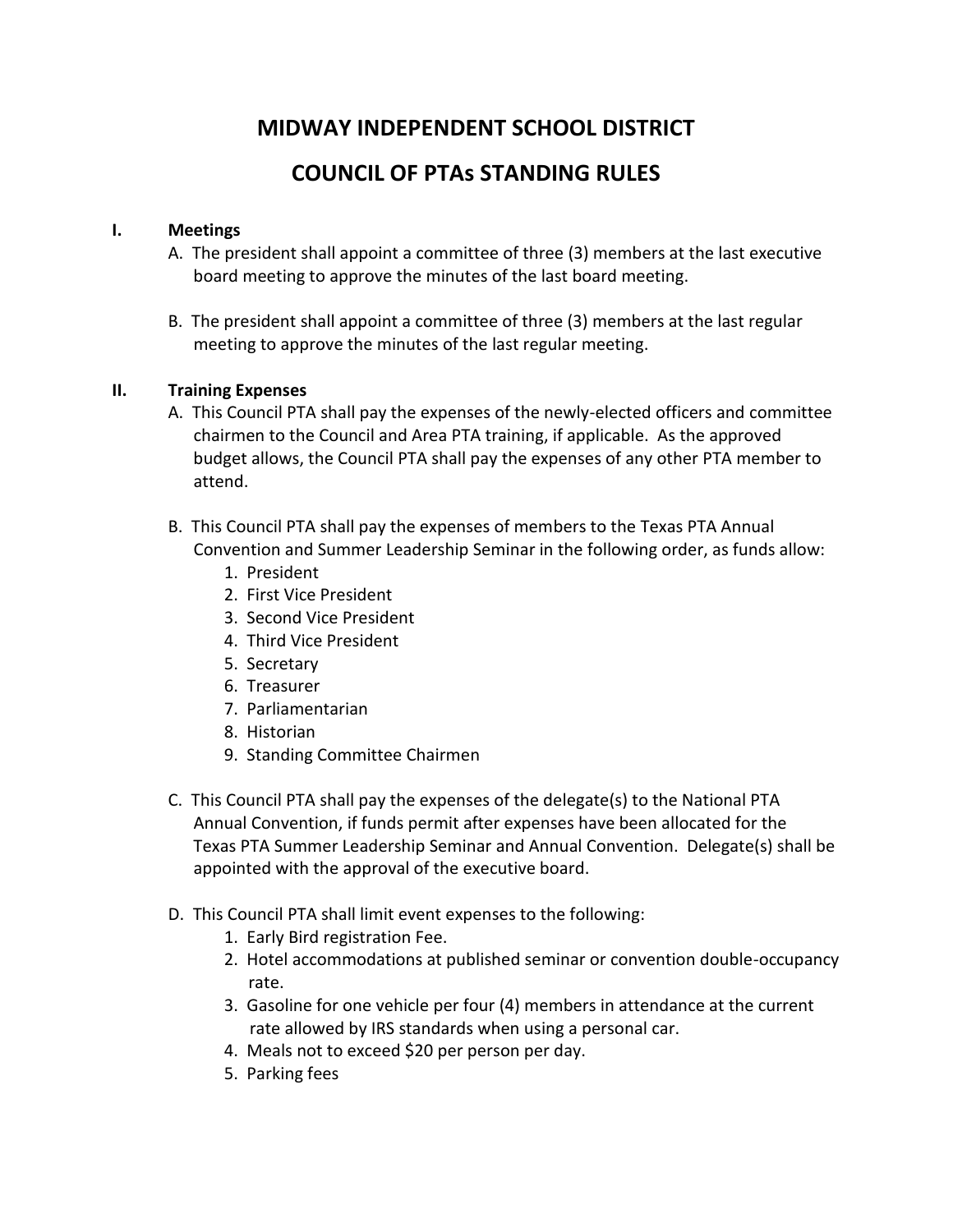E. This Council PTA shall pay the expenses for officers to attend the Texas PTA Leader orientation. Additional board members may attend as the approved budget allows.

## **III. Financial**

- A. This Council PTA shall have three (3) persons authorized to sign on the Council PTA bank account. These three (3) persons shall include the President, Treasurer and the First Vice President.
- B. All money shall be counted by at least two (2) persons and all counters shall sign a completed Itemized Receipt Form. The money shall then be given to the treasurer, who shall also count and sign the Itemized Receipt Form.
- C. Any check made payable to this Council PTA that is returned as NSF will be re-deposited two (2) times. Any charges incurred by the PTA because of insufficient funds shall be charged to the check writer. This Council PTA reserves the right to refuse subsequent checks from the check writer and require cash or money orders for payment.
- D. This Council PTA shall not use credit or debit cards.
- E. This Council PTA shall reimburse allowable, budgeted expenses to members who submit receipts with proper documentation to the treasurer within thirty (30) days of the event or within three (3) days of the end of the school year, whichever comes first.
- F. This Council PTA shall not reimburse sales tax. Any member making purchases on behalf of or for this Council PTA shall utilize the tax exempt form.

## **IV. Bonding**

- A. The following insurance shall be purchased annually by this Council PTA:
	- 1. Commercial General Liability
	- 2. Medical (Accident Medical)
	- 3. Commercial Crime & Fidelity (Bond)
	- 4. Non-Profit Liability (Officers Liability)

## **V. Condolences**

A. Condolences expressed by this Council PTA shall be in the form of sympathy cards.

## **VI. Standing Committee Chairmen**

- A. The Standing Chairmen of this Council PTA shall be:
	- 1. Membership Chairman
		- a. Communicates with campus membership chairs, as needed.
	- 2. Legislative Chairman
		- a. Reports to Council on PTA legislative matters.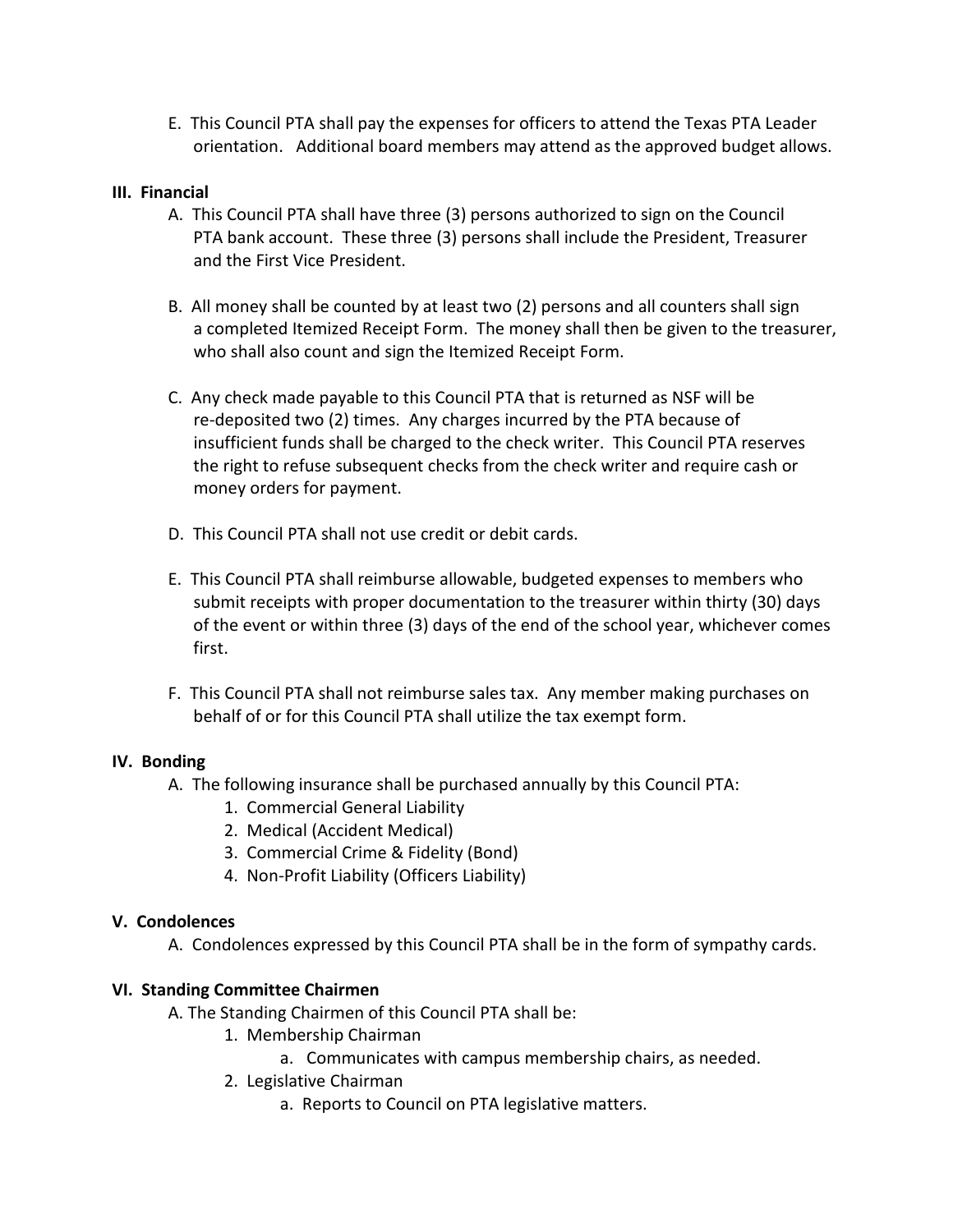- 3. Arts & Education Chairman
	- a. Oversees and coordinates Reflections across the district.
- 4. Environmental Chairman
	- a. Coordinates environmental programs across the district.
- 5. Benevolence Chairman
	- a. Oversees correspondence for benevolent occasions.
- 6. Hospitality Chairman
	- a. Organizes an appreciation luncheon for Administrative Staff in the Spring.

## **VII. Special Committees**

- A. Life Membership
	- 1. This committee shall be composed of the Membership Chairman and at least two (2) additional members of the Council PTA. The two (2) members shall be appointed by the president.
	- 2. This committee shall select individuals for recognition by awarding Texas PTA Honorary Life Memberships, as the budget allows.

## B. Nominating

- 1. Refer to bylaws.
- C. Financial Reconciliation
	- 1. Refer to bylaws.

## **VIII. Scholarships**

- A. Purpose
	- 1. To provide academically deserving students with scholarship money for the first year of college.
- B. Members of Scholarship committee
	- 1. The committee shall consist of  $2^{nd}$  VP and at least 2 members appointed by the executive board.
- C. Amount of Scholarships
	- 1. Total amount will vary from year to year depending on available funds.
		- a. The amount to be approved each year by the Executive Board.

## D. Procedures

- 1. Publicize Scholarship Program
	- a. To be determined annually by Scholarship committee, and approved by Executive Board.
- 2. Application & Score Sheet
	- a. To be determined annually by Scholarship committee.